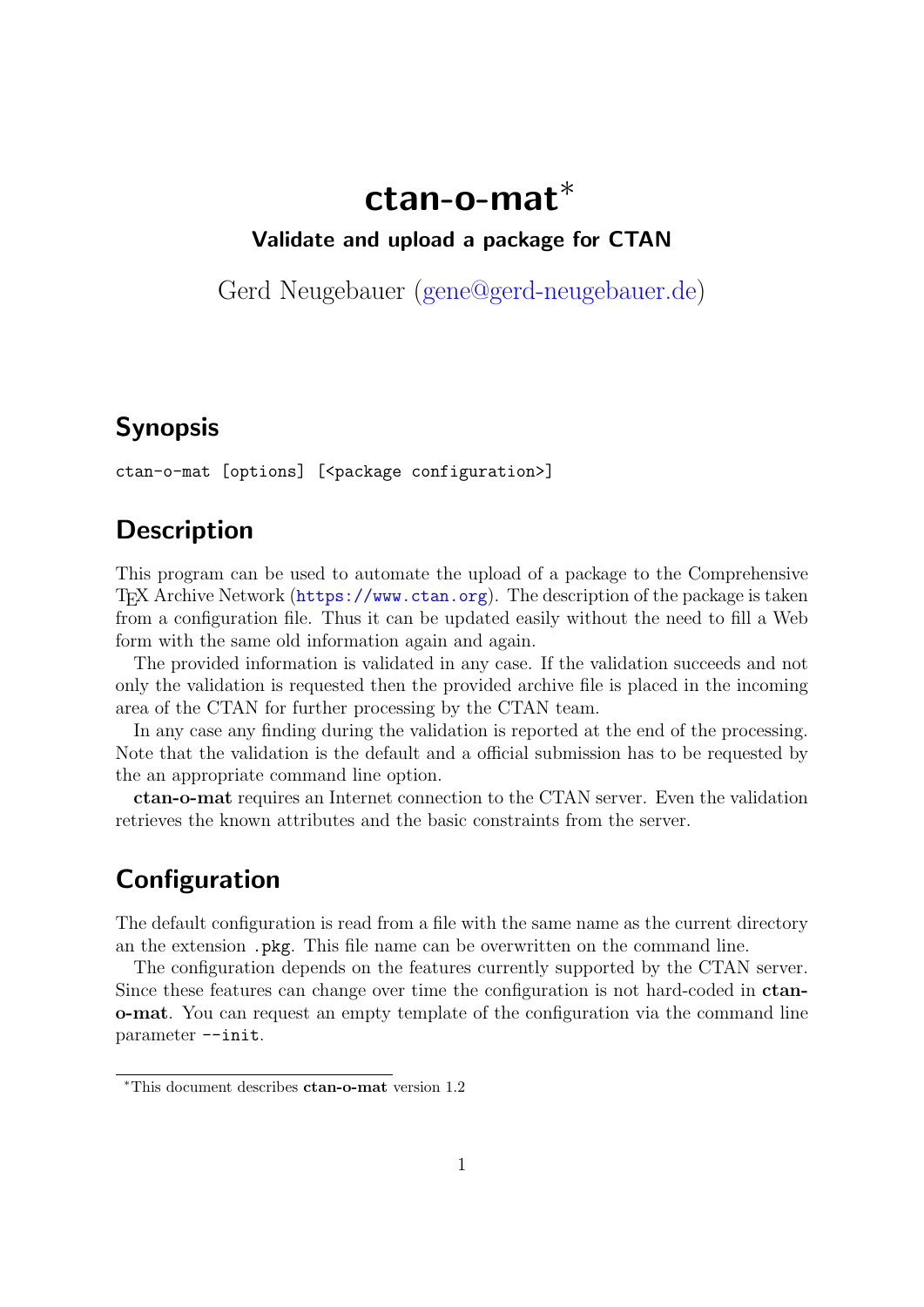## **Options**

-h

--help

Print this short summary about the usage and exit the program.

--init

Create an empty template for a configuration.

#### --list licenses

List the known licenses of CTAN to the standard output stream. Each license is represented as one line. The line contains the fields key, name, free indicator. Those fields are separated by tab characters. Afterwards the program terminates without processing any further arguments.

--submit

Upload the submission, validate it and officially submit it to CTAN it the validation succeeds.

 $-v$ 

```
--verbose
```
Print some more information during the processing (verbose mode).

--validate

Do not perform the final upload. The package is validated and the resulting messages are printed. This is the default.

--verbose

Print some additional debugging information.

#### --version

Print the version number of this program and exit.

*<*package*>*

This parameter is the name of a package configuration (see section ) contained in a file. If not set otherwise the package configuration defaults to the name of the current directory with .pkg appended.

## **Environment**

The following environment variables are recognized by B*<*ctan-o-mat*>*.

#### **CTAN O MAT URL**

The value is the URL prefix for the CTAN server to be contacted. The default is https://ctan.org/submit. The complete URL is constructed by appending validate, upload, or fields to use the respective CTAN REST API.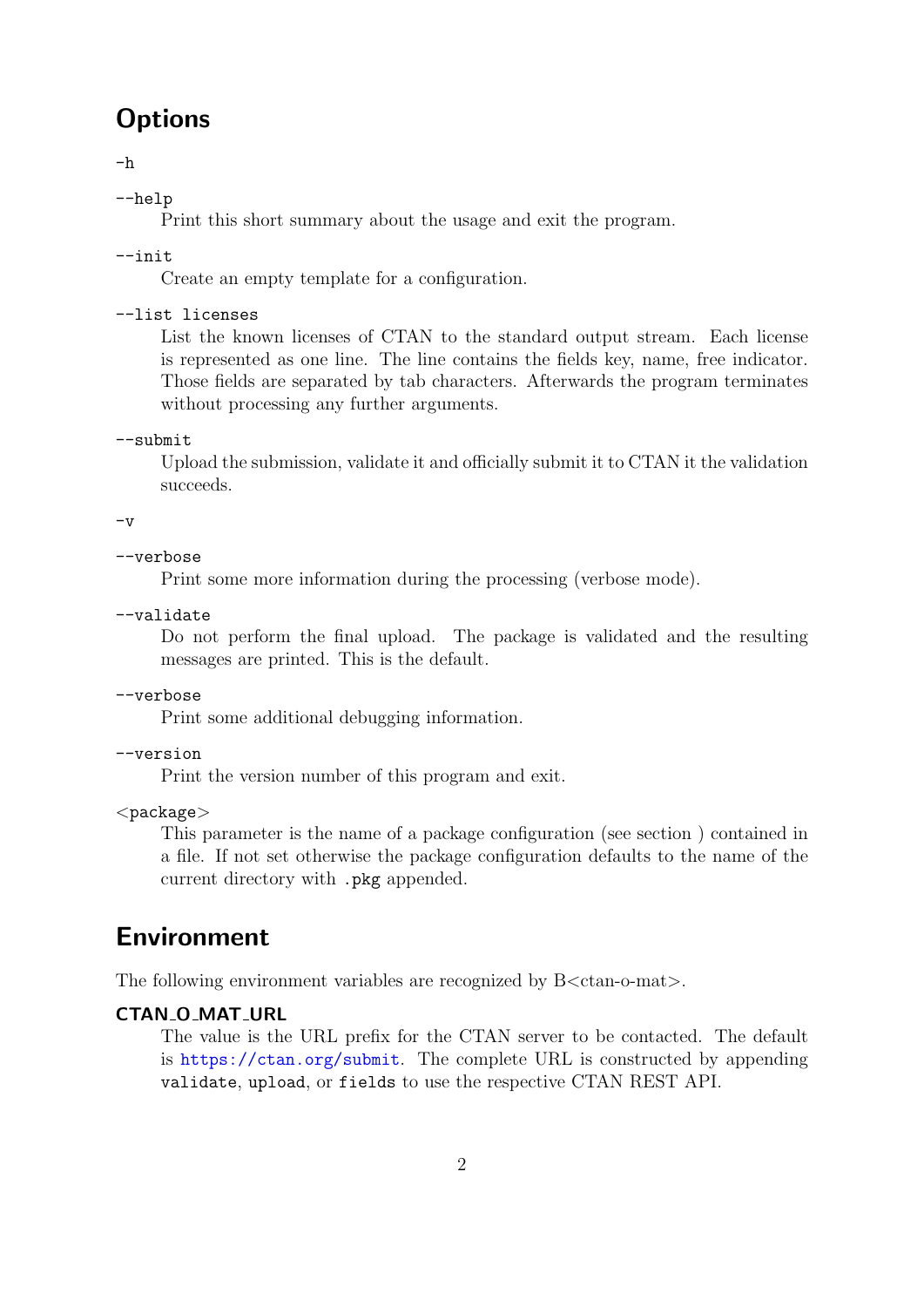### **Connecting via proxies**

If you need to connect to the Internet via a proxy then this can be achieved by setting some environment variables before running **ctan-o-mat**. To redirect the request via the proxy simply define an environment variable http proxy to point to the proxy host – including protocol and port as required. Note that the name of the environment variable is supposed to be in **lower** case.

### **Installation**

#### **Prerequisite: perl**

**ctan-o-mat** is written in Perl. Thus a Perl interpreter has to be installed, at least in version 5. It is assumed that the Perl interpreter is reachable under the name perl on the program path.

#### **Prerequisite: lwp**

**ctan-o-mat** uses the LWP bundle to connect to the remote server and such. Thus it has to be installed. With the help of Perl you can install it with the following command line:

```
perl -MCPAN -e 'install Bundle::LWP'
```
You might want to check whether LWP can be installed with your package manager. In this case this is the preferred way.

#### **Installation steps**

The installation is straight forward. Just put the file ctan-o-mat.pl and one of ctan-o-mat or ctan-o-mat.bat on your path.

Make sure that these files are executable (if required). Now you are done.

#### **Creating the documentation**

The PDF documentation is generated from the file README.md. This can be done with the following command:

#### make ctan-o-mat.pdf

It requires Perl and a T<sub>EX</sub> distribution to be installed and on the path.